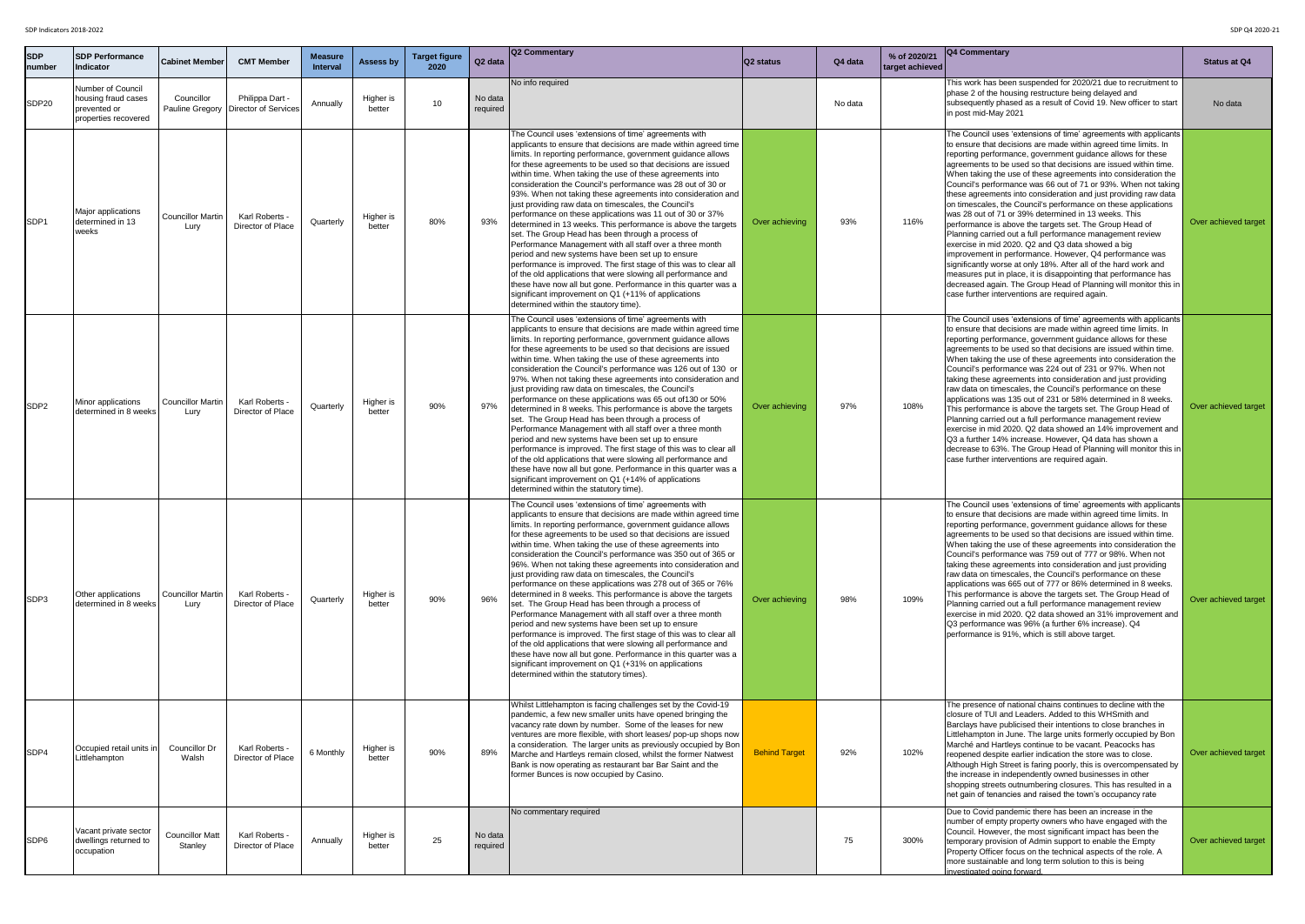|                      | SDP Indicators 2018-2022<br>SDP Q4 2020-21                                                                                    |                                     |                                                |                                   |                     |                              |                     |                                                                                                                                                                                                                                                                                                                                                                                                                                                                                                    |                         |         |                                 |                                                                                                                                                                                                                                                                                                                                                                                                                                                                                                                                                                                                                                                                                                                                                                                                                                                                                                                                                                                                                                                                                                                                                    |                        |
|----------------------|-------------------------------------------------------------------------------------------------------------------------------|-------------------------------------|------------------------------------------------|-----------------------------------|---------------------|------------------------------|---------------------|----------------------------------------------------------------------------------------------------------------------------------------------------------------------------------------------------------------------------------------------------------------------------------------------------------------------------------------------------------------------------------------------------------------------------------------------------------------------------------------------------|-------------------------|---------|---------------------------------|----------------------------------------------------------------------------------------------------------------------------------------------------------------------------------------------------------------------------------------------------------------------------------------------------------------------------------------------------------------------------------------------------------------------------------------------------------------------------------------------------------------------------------------------------------------------------------------------------------------------------------------------------------------------------------------------------------------------------------------------------------------------------------------------------------------------------------------------------------------------------------------------------------------------------------------------------------------------------------------------------------------------------------------------------------------------------------------------------------------------------------------------------|------------------------|
| <b>SDP</b><br>number | <b>SDP Performance</b><br>Indicator                                                                                           | <b>Cabinet Member</b>               | <b>CMT Member</b>                              | <b>Measure</b><br><b>Interval</b> | <b>Assess by</b>    | <b>Target figure</b><br>2020 | Q2 data             | <b>Q2 Commentary</b>                                                                                                                                                                                                                                                                                                                                                                                                                                                                               | Q2 status               | Q4 data | % of 2020/21<br>target achieved | <b>Q4 Commentary</b>                                                                                                                                                                                                                                                                                                                                                                                                                                                                                                                                                                                                                                                                                                                                                                                                                                                                                                                                                                                                                                                                                                                               | <b>Status at Q4</b>    |
| SDP9                 | Licence applications<br>determined within the<br>various statutory or<br>service time limits                                  | <b>Councillor Matt</b><br>Stanley   | Karl Roberts -<br>Director of Place            | Quarterly                         | Higher is<br>better | 90%                          |                     | Exceeding target. Current applications outstanding we have<br>been unable to process due to Covid. Skin Piercing and<br>Tattooing inspections have now recommenced, however we<br>now have a backlog and 3 remain outstanding. We also have<br>97.30% one street trading application which will be held until policy<br>review is undertaken and a number of taxi matters require us to<br>have face to face meetings with applicant drivers before we<br>deem them to be fit and proper to drive. | Over achieving          | 99.01%  | 110%                            | Out of the 202 applications received, 2 applications were not<br>granted within the timescale. Both animal applications where we<br>have been unable to inspect home settings due to Covid<br>restrictions and shielding.                                                                                                                                                                                                                                                                                                                                                                                                                                                                                                                                                                                                                                                                                                                                                                                                                                                                                                                          | Over achieved target   |
| SDP <sub>12</sub>    | Number of missed<br>refuse and recycling<br>collections per<br>100,000 within<br>contractual target                           | <b>CIIIr Samantha</b><br>Staniforth | Philippa Dart -<br>Director of Services        | 6 Monthly                         | Lower is<br>better  | 80                           | 59                  | There has been a slight increase in the number of missed bins<br>due to operational issues as a result of the pandemic and some<br>disruption to rounds due to staffing changes. An action plan is<br>being put in place by Biffa to improve supervision and drive<br>service improvement.                                                                                                                                                                                                         | Over achieving          | 41      | 51%                             | There were a total of 41 missed refuse and recycling bins per<br>1000,000, the target was 80, we were under this target figure so<br>have therefore over achieved on this target. The overall figure for <b>Over achieved target</b><br>2020/21 is slightly improved over the previous year, despite<br>challenges affecting the service.                                                                                                                                                                                                                                                                                                                                                                                                                                                                                                                                                                                                                                                                                                                                                                                                          |                        |
| SDP <sub>13</sub>    | Contractor achieving<br>performance target for<br>all green space<br><b>Imanagement</b><br>operations following<br>monitoring | <b>CIIIr Samantha</b><br>Staniforth | Philippa Dart -<br>Director of Service         | Annually                          | Higher is<br>better | $>61\%$                      | No data<br>required | No info required                                                                                                                                                                                                                                                                                                                                                                                                                                                                                   |                         | 68.00%  | 111%                            | Whilst the overall performance score exceeds the minimum<br>contractual performance requirements, it is less than the scores<br>achieved in 2019/20. The pandemic has not impacted on how<br>sites have been scored. Resourcing litter collection has been a<br>significant challenge throughout 2020 and has impacted on other<br>areas of grounds maintenance operations which is reflected in<br>the reduced score. Additionally, ensuring a Covid19 safe working<br>environment has seen the teams having to significantly adapt,<br>with a concentrated focus on priority areas.                                                                                                                                                                                                                                                                                                                                                                                                                                                                                                                                                              | Over achieved target   |
| SDP <sub>14</sub>    | Achieve Green Flag<br>awards for Council<br>Parks, 4 by 18/19 5<br>by 19/20 and maintain<br>at 5 thereafter                   | <b>CIIIr Samantha</b><br>Staniforth | Philippa Dart -<br><b>Director of Services</b> | Annually                          | Higher is<br>better |                              | No data<br>required | No info required                                                                                                                                                                                                                                                                                                                                                                                                                                                                                   |                         |         | 120%                            | Retained existing 5 awards at Hotham Park, Mewsbrook Park,<br>Norfolk Gardens, Old Rectory Gardens and Marine Park Gardens<br>and added a 6th award at Brookfield Park                                                                                                                                                                                                                                                                                                                                                                                                                                                                                                                                                                                                                                                                                                                                                                                                                                                                                                                                                                             | Over achieved target   |
| SDP <sub>15</sub>    | Increase grass<br>regimes managed<br>specifically for<br>biodiversity purposes                                                | <b>CIIIr Samantha</b><br>Staniforth | Philippa Dart -<br>Director of Services        | Annually                          | Higher is<br>better | 157,700                      | No data<br>required | No info required                                                                                                                                                                                                                                                                                                                                                                                                                                                                                   |                         | 181,065 | 114%                            | Total now is 181065 (+9165) 5.06%<br>Chalcraft Cemetery - 1650, Brookfield Park - 1500, Hotham -<br>250, West Park - 420<br>The Nurseries - 100, Felpham Rec - 300, Larksfield - 350,<br>Bersted Park - 1400, Rowan Way- 650, East Green bunds -<br>[350, Linden rec - 200, Middlemead - 150, The Whapple - 100,<br>The paddocks - 100, The Faroes - 80, Brickfields - 365,<br>Langmeads - 600, Herrington's field - 450, Ford rd POS - 150<br>The regime change continues to be challenging to communicate<br>to the public where the perception is sometimes one of neglect.<br>Officers and contracted staff have had to act quickly when long<br>grass areas haven't been popular, at the same time as having to<br>answer challenging calls to leave more grass to grow long.<br>Balancing the two perspectives is difficult.<br>Messaging on Social Media and in other communications around<br>the 'No Mow May' national campaign supported by many third<br>sector organisations is planned, together with an information<br>package for the public to understand the biodiversity benefits<br>where there can be a perception of neglect. | Over achieved target   |
| SDP <sub>19</sub>    | Rent collected on<br>Council housing                                                                                          | Councillor<br>Pauline Gregory       | Philippa Dart -<br><b>Director of Service:</b> | 6 Monthly                         | Higher is<br>better | 94%                          |                     | Robust and consistent management of rent accounts continues<br>to be applied during these unprecedented times as a result of<br>95.40% Covid 19. Added focus has been given to low level arrears, as<br>early intervention is key.                                                                                                                                                                                                                                                                 | Over achieving          | 95.70%  | 101%                            | Above target: Robust and consistent management of rent<br>accounts continues to be applied during these unprecedented<br>times as a result of Covid 19. Added focus has been given to low <b>Over achieved target</b><br>level arrears, as early intervention is key.                                                                                                                                                                                                                                                                                                                                                                                                                                                                                                                                                                                                                                                                                                                                                                                                                                                                              |                        |
| SDP8                 | The inspection of all<br><b>Arun District Council</b><br>coastal defence<br>assets twice a year                               | <b>Councillor Matt</b><br>Stanley   | Karl Roberts -<br>Director of Place            | Annually                          | 2 is better         | $\mathcal{L}$                | No data<br>required | No commentary required                                                                                                                                                                                                                                                                                                                                                                                                                                                                             |                         | 2       | 100%                            | <b>Target Achieved</b>                                                                                                                                                                                                                                                                                                                                                                                                                                                                                                                                                                                                                                                                                                                                                                                                                                                                                                                                                                                                                                                                                                                             | <b>Achieved target</b> |
| SDP22                | Number of Council<br>properties with a valid<br>gas safety certificate                                                        | Councillor<br>Pauline Gregory       | Philippa Dart -<br>Director of Services        | 6 Monthly                         | Higher is<br>better | 100%                         | 100%                | On target                                                                                                                                                                                                                                                                                                                                                                                                                                                                                          | <b>Achieving target</b> | 100%    | 100%                            | <b>Target Achieved</b>                                                                                                                                                                                                                                                                                                                                                                                                                                                                                                                                                                                                                                                                                                                                                                                                                                                                                                                                                                                                                                                                                                                             | <b>Achieved target</b> |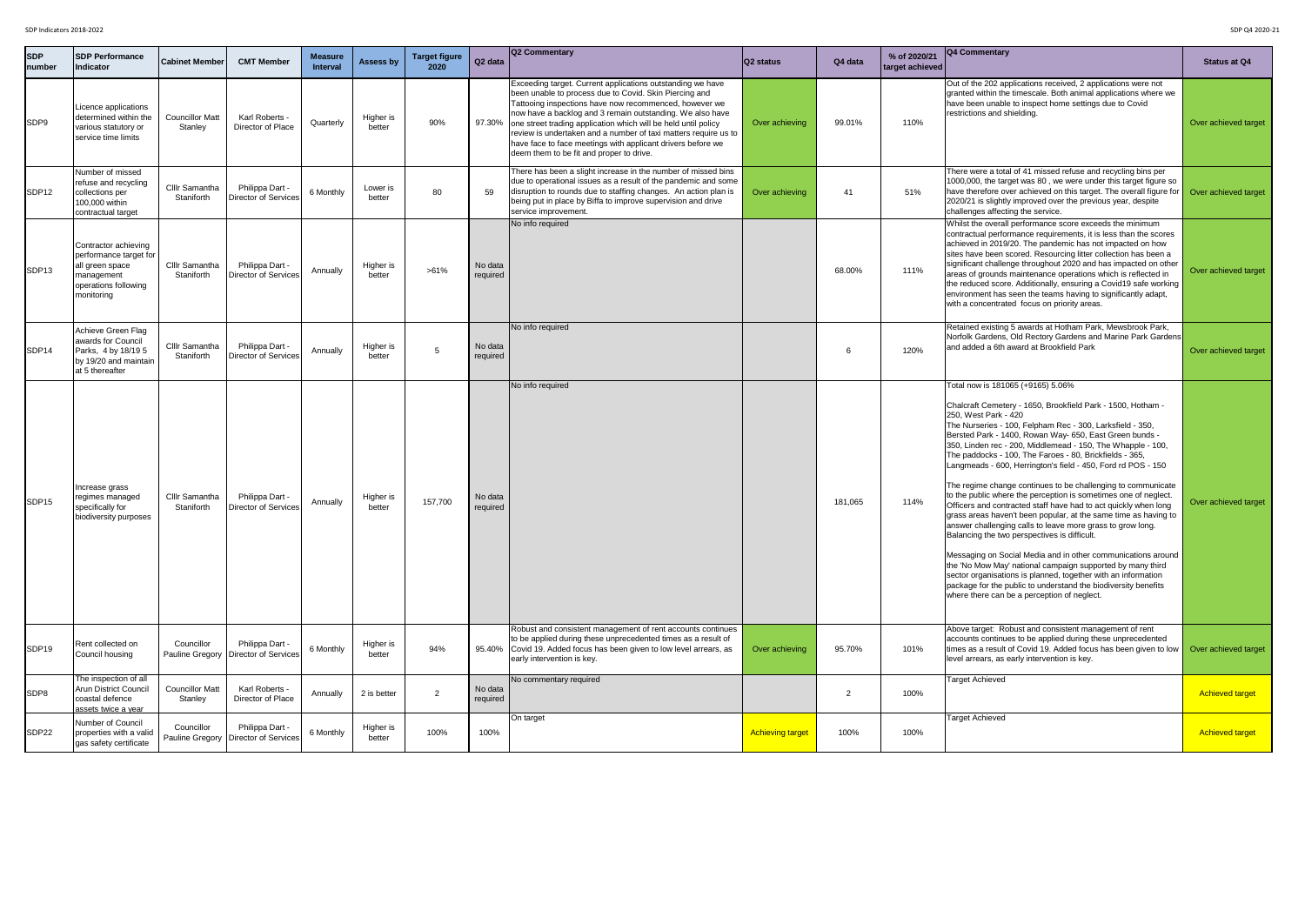| <b>SDP</b><br>number | <b>SDP Performance</b><br>Indicator                                                          | <b>Cabinet Member</b>                   | <b>CMT Member</b>                                         | <b>Measure</b><br><b>Interval</b>  | <b>Assess by</b>    | <b>Target figure</b><br>2020 | Q <sub>2</sub> data | Q2 Commentary                                                                                                                                                                                                                                                                                                                                                                                                                                                                                                                                                                                                                                                                                                                                                                                                                                                                                                                                                                                                                                                                                                    | Q2 status               | Q4 data     | % of 2020/21<br>target achieved | <b>Q4 Commentary</b>                                                                                                                                                                                                                                                                                                                                                                                                                                                                                                                                                                                                                                                                                                                                                                                                                                                                                                                                                                                                                                                                                                                                                                                                                                                                                                                                                                                                                                                                                                                                                               | <b>Statu</b> |
|----------------------|----------------------------------------------------------------------------------------------|-----------------------------------------|-----------------------------------------------------------|------------------------------------|---------------------|------------------------------|---------------------|------------------------------------------------------------------------------------------------------------------------------------------------------------------------------------------------------------------------------------------------------------------------------------------------------------------------------------------------------------------------------------------------------------------------------------------------------------------------------------------------------------------------------------------------------------------------------------------------------------------------------------------------------------------------------------------------------------------------------------------------------------------------------------------------------------------------------------------------------------------------------------------------------------------------------------------------------------------------------------------------------------------------------------------------------------------------------------------------------------------|-------------------------|-------------|---------------------------------|------------------------------------------------------------------------------------------------------------------------------------------------------------------------------------------------------------------------------------------------------------------------------------------------------------------------------------------------------------------------------------------------------------------------------------------------------------------------------------------------------------------------------------------------------------------------------------------------------------------------------------------------------------------------------------------------------------------------------------------------------------------------------------------------------------------------------------------------------------------------------------------------------------------------------------------------------------------------------------------------------------------------------------------------------------------------------------------------------------------------------------------------------------------------------------------------------------------------------------------------------------------------------------------------------------------------------------------------------------------------------------------------------------------------------------------------------------------------------------------------------------------------------------------------------------------------------------|--------------|
| SDP <sub>5</sub>     | Occupied retail units in<br><b>Bognor Regis</b>                                              | <b>Councillor Dr</b><br>Walsh           | Karl Roberts -<br>Director of Place                       | 6 Monthly                          | Higher is<br>better | 90%                          | 86.50%              | Vacancy rates audited in September 2020 showed a small rise<br>in vacant units since the pandemic started from 9.4% (25/266)<br>in March to 10.9% (29 vacancies) for the core town centre and<br>from 12.2% (49/402) in March to 13.5% (54 vacant) for the<br>wider BID area.<br>The closures have been predominantly national chains<br>(Trespass, Carphone Warehouse), however there are signs that<br>new independent service-related businesses like barbers are<br>taking up vacant space. Less optimistically other independent<br>outlets are known to be struggling and are likely to close.<br>In the near future it is likely that the downturn caused by the<br>pandemic, the cessation of furlough and the well-publicised<br>continued demise of national chains will have a negative impact<br>on these figures. During lockdown it was estimated by retail<br>organisations that around 25% of retail outlets nationally may<br>not reopen once lockdown is fully eased. Footfall has held up<br>during the pandemic better than other similar towns but is still<br>down on last year by 20-30%. | <b>Behind Target</b>    | 89%         | 99%                             | The audit was conducted on the first day non-essential retail<br>could reopen following lockdown. Four of the five national chains<br>In the core area previously noted as "at risk" have reopened -<br>these being Mountain Warehouse, Edinburgh Woollen Mill,<br>Peacocks and Bonmarche. Sadly Trespass did close. There were<br>five new independent shop openings: a pet grooming service;<br>beauty parlour; Mexican takeaway; café; and a travel agent.<br>There are also signs of refurbishment in currently vacant units<br>where builders have confirmed new commercial tenants, and<br>signs of life in places that have been closed for a long time. Plus<br>plentiful rumours that currently empty properties have new<br>tenants lined up. Footfall figures compared to 2019 indicate a<br>28% decrease, however at the time of audit there was<br>encouragement that people were returning to town centres with<br>an increase in footfall of 159% from the previous week (in<br>lockdown).                                                                                                                                                                                                                                                                                                                                                                                                                                                                                                                                                                          | <b>Behir</b> |
| <b>SDP7</b>          | The total income<br>received from general<br>fund assets                                     | <b>Councillor Matt</b><br>Stanley       | Karl Roberts -<br>Director of Place                       | Annually                           | Higher is<br>better | £1,000,000                   | No data<br>required | No commentary required                                                                                                                                                                                                                                                                                                                                                                                                                                                                                                                                                                                                                                                                                                                                                                                                                                                                                                                                                                                                                                                                                           |                         | £923,381.72 | 92%                             | Property & Estates end of year income forecast is significantly<br>lower than target. This is principally because of the impact on<br>tenants of the pandemic. Various schemes have been agreed by<br>the Council within the past year to make facilities available to<br>defer/write-off elements of rental income in order to alleviate the<br>impact of some of those tenants adversely affected by the<br>pandemic. This 20/21 shortfall includes rents which could still be<br>collected over a longer period of time. However, future rental<br>income could also be impaired by the anticipated economic<br>downturn. As trading conditions return to something more akin to<br>normal, the Property & Estates team and its agents will seek to<br>recover unauthorised rent arrears. Adherence to agreed rent<br>repayment plans will also be carefully monitored. The 20/21<br>shortfall will not be fully recovered as some tenant businesses<br>are not expected to survive the financial impact of the pandemic.<br>Vacant units will be advertised promptly, but the pandemic has<br>accelerated some structural changes, in particular to the retail<br>sector. Covid is therefore likely to have a continuing adverse<br>leffect on the income from the Council's General Fund estate in<br>21/22. Other opportunities to derive income from the Council's<br>General Fund assets will be investigated and brought forward in<br>due course. Rents do not qualify for the governments Sales,<br>Fees and Charges income compensation scheme compensation<br>scheme. | Didn't ac    |
| SDP <sub>10</sub>    | Number of stage 2<br>corporate complaints<br>found to be justified or<br>partially justified | <b>Council Advice</b><br>and Monitoring | Councillor Francis<br>Oppler                              | Nigel Lynn ·<br>Chief<br>Executive | Lower is<br>better  | £10                          |                     | 3 x Stage 2 complaints determined in Q2 20/21: -<br>4 x Not Justified<br>2 x Partially Justified (Housing - same complainant)<br>Complaint levels are being monitored during an interim period<br>by the Group Head of Corporate Support with both the<br>Corporate Management Team and Group Heads. This includes<br>reviewing trends in individual service areas and lessons learnt<br>from both justified complaints and where the Ombudsman has<br>found fault in the Councils actions.                                                                                                                                                                                                                                                                                                                                                                                                                                                                                                                                                                                                                      | <b>Achieving target</b> | 14          | 140%                            | 6 x Stage 2 complaints determined in Q4 20/21:-<br>1 x Not Justified<br>4 x Partially Justified - 2 x Planning (same complainant), 1 x<br>Environmental Health, 1 x Housing Repairs<br>1 x Justified - Planning<br>We continue to monitor complaints both through the Reviewing<br>Officer signing off any complaint investigation and lessons learnt<br>being flagged with the relevant Group Head.                                                                                                                                                                                                                                                                                                                                                                                                                                                                                                                                                                                                                                                                                                                                                                                                                                                                                                                                                                                                                                                                                                                                                                               | Didn't ac    |
| SDP <sub>11</sub>    | Residual household<br>waste per household                                                    | <b>CIIIr Samantha</b><br>Staniforth     | Philippa Dart -<br>Director of Services                   | Annually                           | Lower is<br>better  | 450kg                        | No data<br>required | No info required                                                                                                                                                                                                                                                                                                                                                                                                                                                                                                                                                                                                                                                                                                                                                                                                                                                                                                                                                                                                                                                                                                 |                         | 475.35kg    | 105%                            | The amount of waste collected across the District per household<br>has gone up due to changed habits due lockdown and the effects<br>of the pandemic. An Adept survey of local authorities showed<br>that 82% across the UK had reported higher an increase in<br>residual waste with 70% of these being an increase between 1-<br>20% higher and 10% of authorities reporting increases in excess<br>of 20%. The verified figures across the Country have yet to be<br>released, however the increases we have seen are broadly in line<br>with those across neighbouring West Sussex Authorities.                                                                                                                                                                                                                                                                                                                                                                                                                                                                                                                                                                                                                                                                                                                                                                                                                                                                                                                                                                                | Didn't ac    |
| SDP <sub>16</sub>    | <b>Business rates</b><br>collected                                                           | Councillor<br><b>Pauline Gregory</b>    | Philippa Dart -<br>Director of Services                   | Quarterly                          | Higher is<br>better | 99%                          | 60.50%              | As the billing is spread over 10 months and scheduled to be<br>collected by the end of January, the target for the end of<br>September is 59.41%. Currently we are on target. This is due<br>to the collectable debt being almost halved as a result of<br>numerous reliefs introduced by central government.                                                                                                                                                                                                                                                                                                                                                                                                                                                                                                                                                                                                                                                                                                                                                                                                    | <b>Achieving target</b> | 94.00%      | 95%                             | The collectable debt for 20/21 has almost halved as a result of<br>numerous reliefs introduced by central government. The recovery<br>of the remaining collectable debt has been impacted by closure<br>of the courts due to Covid, restricting our ability to pursue the<br>outstanding debt. Businesses have also been impacted by the<br>three lockdowns over the past year which has affected their<br>ability to trade profitably.                                                                                                                                                                                                                                                                                                                                                                                                                                                                                                                                                                                                                                                                                                                                                                                                                                                                                                                                                                                                                                                                                                                                            | Didn't ac    |
| SDP17                | Housing Benefit<br>overpayments<br>recovered                                                 | Councillor                              | Philippa Dart -<br>Pauline Gregory   Director of Services | Quarterly                          | Higher is<br>better | 110%                         | $-255.00\%$         | All recovery action suspended due to Covid until end of August<br>when all invoices raised between March - August raised.<br>O/S @ 01.04.20 £1,764,000<br>O/S @ 30.11.20 £1,448,635                                                                                                                                                                                                                                                                                                                                                                                                                                                                                                                                                                                                                                                                                                                                                                                                                                                                                                                              | <b>Not achieving</b>    | N/A         |                                 | All recovery action was suspended until September 2020.<br>Invoices for April to August 2020 were issued in September.<br>Although the courts reopened in November 2020, they closed<br>again soon after due to lockdown three, impacting on our ability<br>to pursue debt. Expected to resume June 2021. Furthermore,<br>the ability to do an attachment of earnings to DWP benefits is<br>suspended until late April 2021. It should be noted that all West<br>Sussex authorities are experiencing a similar situation.                                                                                                                                                                                                                                                                                                                                                                                                                                                                                                                                                                                                                                                                                                                                                                                                                                                                                                                                                                                                                                                          | Didn't ac    |